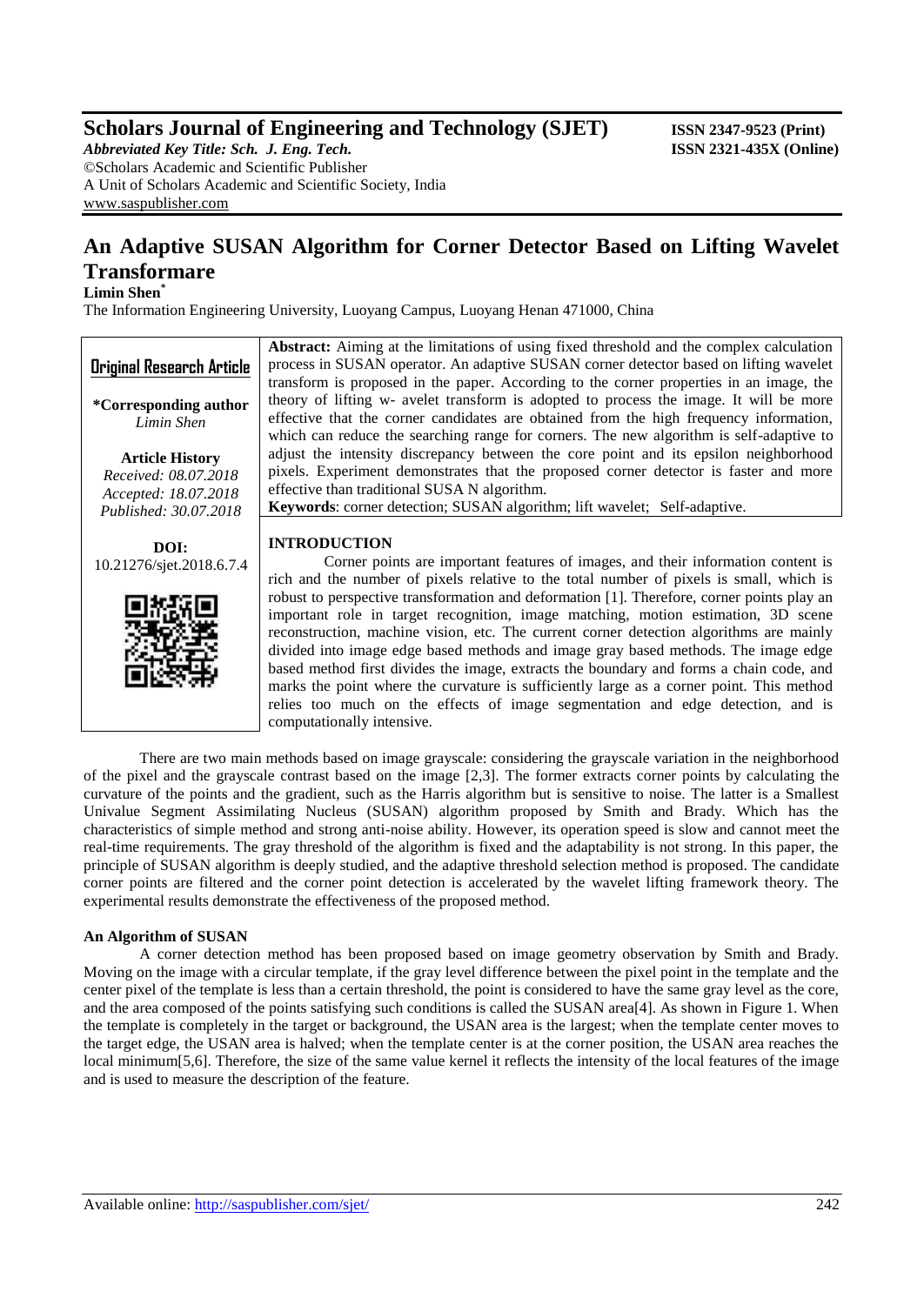

**Fig-1: The schematic diagram of SUSAN corner detection**

During the detection, the entire image is scanned with a  $7 \times 7$  circular template, and the gray value of any pixel in the template and the center pixel of the template is compared. The threshold t is given to determine whether the pixel belongs to the USAN region. The comparison function is:

$$
c(\vec{r}, \vec{r}_0) = \begin{cases} 1 & \text{if } \left| I(\vec{r}) - I(\vec{r}_0) \right| \le t \\ 0 & \text{if } \left| I(\vec{r}) - I(\vec{r}_0) \right| > t \end{cases}
$$
 (1)

In the formula (1),  $c(r, r_0)$  is the discrimination result,  $I(r_0)$  is the gray value of the center pixel of the template,  $I(r)$  is the gray level of any pixel in the template, and t is the gray threshold. The formula (1) is simplified to the following formula (2).

$$
c(r, r_0) = \exp\left\{ \left[ \frac{I(r) - I(r_0)}{t} \right]^6 \right\}
$$
 (2)

Calculate the size of the USAN region of the pixel, which can be obtained by equation (3)

$$
n(r_0) = \sum_{r \in c(r_0)} c(r, r_0)
$$
 (3)

 $c(r_0)$  is a template with  $r_0$  as the center. After obtaining the USAN region of each pixel,  $n(r_0)$  is compared to a predetermined geometric threshold g:

$$
R(r_0) = \begin{cases} g - n(r_0) & n(r_0) < g \\ 0 & otherwise \end{cases}
$$
 (4)

Here  $R(r_0)$  is the corner point response function. Threshold g determines the maximum value of the USAN region of the output corner, that is, as long as the pixel in the image has a smaller USAN region than  $g$ , the point is determined to be a corner point.

The SUSAN algorithm has the following disadvantages: (1) Generally, the number of corner points in the image only accounts for a very small part of the total number of image pixels, and the corner point response function is generally complicated. Therefore, detecting each pixel increases the burden of the algorithm. (2) The detected angular distribution is uneven, resulting in complicated image processing.

## **An improved algorithm**

It can be concluded from the analysis that if the diagonal points are pre-detected, a large number of background points are removed first, and only a small number of candidate points are finely judged, which can greatly save time. The purpose of this paper is to construct high-frequency information that is used to extract wavelets to extract images, and to screen candidate corners in high-frequency regions. Therefore, the paper focuses on the positive transformation of the wavelet lifting algorithm.

Available online: <http://saspublisher.com/sjet/> 243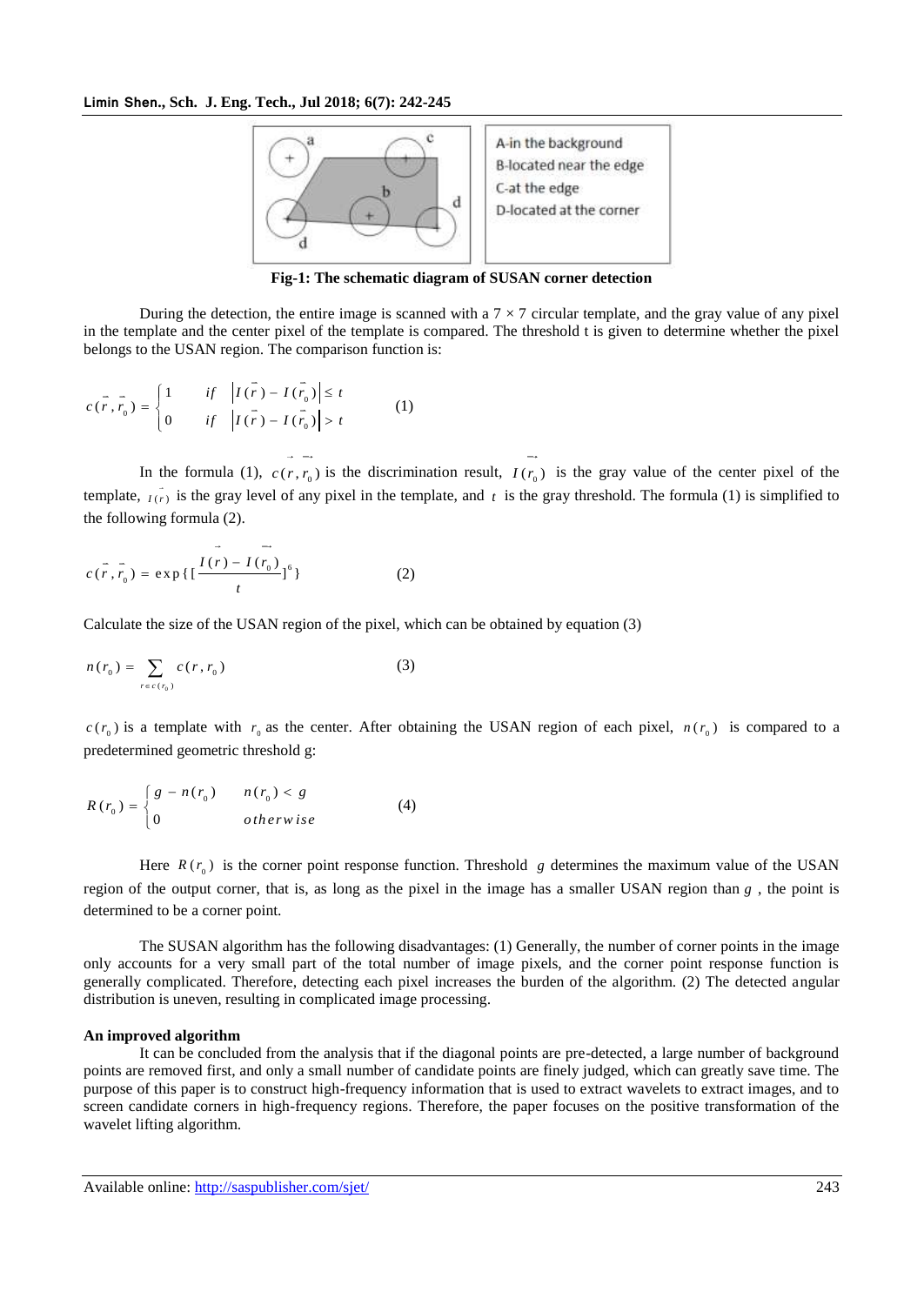#### **Limin Shen., Sch. J. Eng. Tech., Jul 2018; 6(7): 242-245**

#### **Parameter determination**

In the SUSAN algorithm, the geometric threshold  $g$  and the grayscale difference threshold  $t$  need to be determined. The geometric threshold determines the size of the output corner USAN area, that is, the sharpness of the corner point. The g is smaller, the corner points are the sharper. When performing corner extraction,  $g$  is usually taken as 1/2 of the template area.

The grayscale difference threshold *t* determines the minimum contrast that the SUSAN operator can detect and the ability to remove noise points.  $t$  is smaller, the more features can be extracted from the image with lower contrast, and the more features are extracted. In order to solve the above problem, the following method is adopted in this paper: first, the image is divided into N sub-blocks, and then the gray threshold of the region is calculated by using equation (5) in each sub-block.

$$
N_{i_t} = a \times \left[\frac{1}{n} \sum_{k=1}^n N_{i_{\max}} - \frac{1}{n} \sum_{k=1}^n N_{i_{\min}}\right]
$$
 (5)

According to the improvement of the above formula, the gamma difference between the template core and the pixels in the neighborhood can be automatically adjusted according to the different contrast of the image block when calculating the USAN region, so that the detected corner points are more accurate and the distribution is more uniform.

#### **Algorithm design**

- The principle of the improved algorithm is shown in Figure 2. Algorithm steps:
- Divide the original image into sub-blocks based on the size of the image data. Calculate the gray threshold in the region according to formula (5) in each sub-block;
- Perform a linear lifting wavelet transform on the image;
- Mark the high-frequency area coefficient value that satisfies the formula in the high-frequency area of the image. According to the characteristics of the linear wavelet in-place calculation, find the 9 related points corresponding to the original image, which is the candidate corner point;
- For the extracted candidate corner points, select the threshold according to the sub-block interval in which it is located, and then accurately locate the corner points by using the SUSAN principle;
- Output the result.
- $\bullet$



**Fig-2: The flow char of improved algorithm**

#### **EXPERIMENTAL RESULTS AND ANALYSIS**

In order to verify the performance of the algorithm, this paper uses MATLAB 2016 programming to achieve the above algorithm. Two test images of size 256×256 are applied to the SUSAN algorithm and the improved algorithm